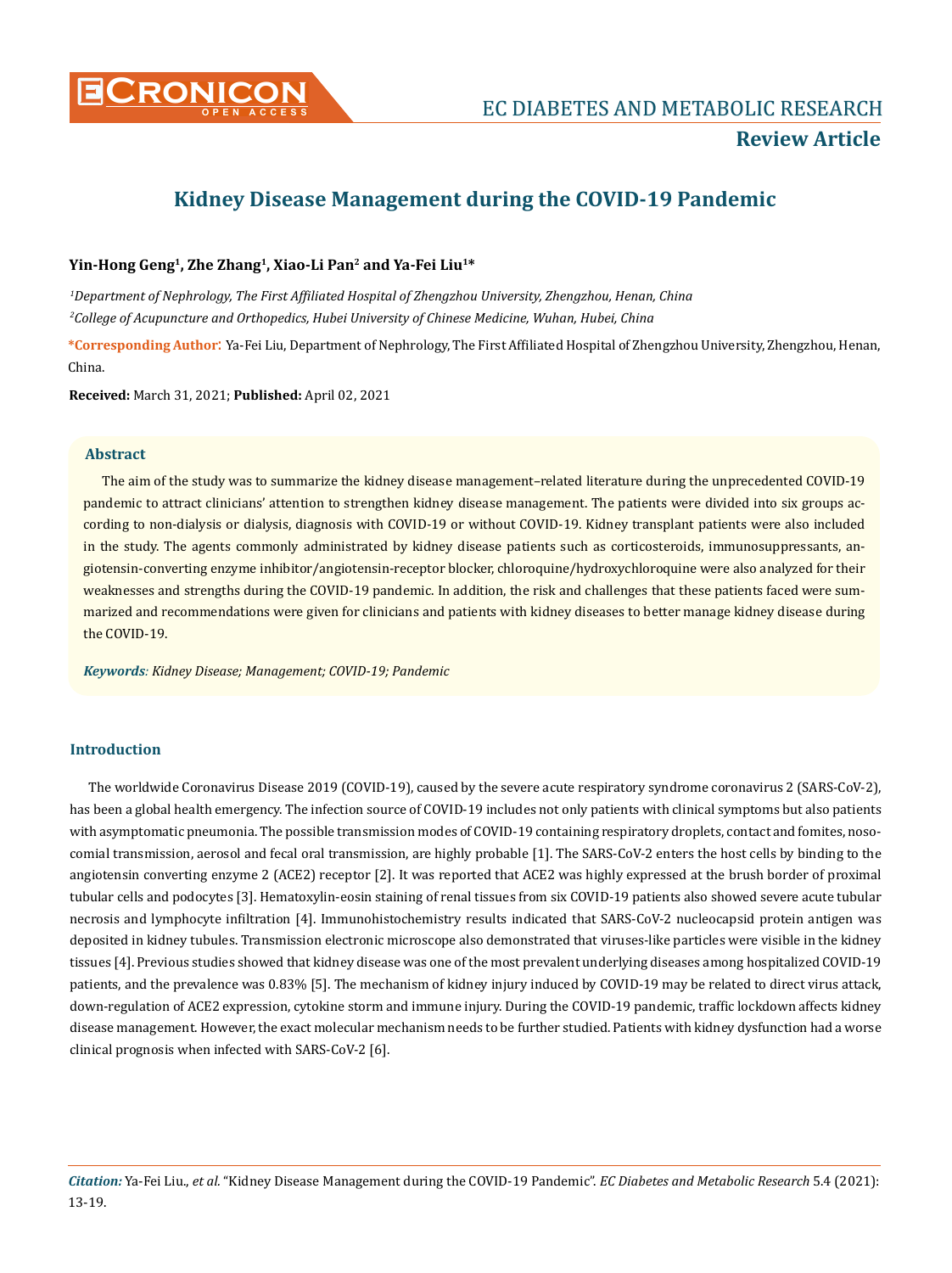## **Purpose of the Study**

The purpose of this study is to warn that we should not neglect kidney diseases while combating against COVID-19 and supply specific recommendations for patients with kidney diseases during the COVID-19 pandemic.

# **Kidney diseases and COVID-19**

#### **Non-dialysis dependent CKD (NDD-CKD) patients without COVID-19**

NDD-CKD patients without COVID-19 are usually in an immunocompromised state due to long-term malnutrition, chronic inflammation, and oral corticosteroids or immunosuppressants. Moreover, NDD-CKD patients need regular examinations to warrant the effects of the treatment and adjust the therapeutic plans according to the test results. However, the city lockdown brings about tragedy for these NDD-CKD patients. Corticosteroids or immunosuppressants cannot be regulated for a long-term, resulting in a variety of secondary side effects and increasing the risk of SARS-CoV-2 infection [7]. These NDD-CKD patients have to discontinue therapies due to a lack of medications and possibly progress to end stage renal disease (ESRD). Therefore, online medical consultation is strongly recommended to reduce unnecessary hospital visits for patients and caregivers during the COVID-19 pandemic [8]. In addition, specific drug-supply chains (such as corticosteroids, immunosuppressants, angiotensin-converting enzyme inhibitor/angiotensin-receptor blocker, erythropoietin and iron supplement) should be established to guarantee the basic agents supply.

## **Dialysis dependent CKD (DD-CKD) patients without COVID-19**

Maintenance hemodialysis (MHD) CKD (MHD-CKD) patients without COVID-19 confront with more difficulties during the COVID-19 pandemic. The traffic control during the COVID-19 pandemic is likely to block medical treatment for MHD-CKD patients. A number of hospitals have been designated as treating COVID-19 patients only, thereby the MHD-CKD patients probably cannot find hospitals that accept them to proceed with MHD. It is risky for HD-CKD patients if they cannot receive timely HD treatment. In addition, it is very difficult for MHD-CKD patients to access hospitals to examine and cope with kinds of ESRD-related complications. The MHD-CKD patients were suggested to wear personal protective equipments, keep hand hygiene, and measure body temperature regularly.

Although peritoneal dialysis (PD) CKD (PD-CKD) can be performed at home, PD-CKD patient still need extra attention. Unless doctor's guidance, PD-CKD patients are not able to estimate the adequacy of PD through examination and deal with kinds of complications such as peritonitis and heart failure. In addition, peritoneal dialysis solution and iodide-containing cap cannot be supplied because of traffic restriction. Erythropoietin cannot be injected regularly in hospital. During the course of PD, the patients and caregivers are required to wear medical masks and hats and must ensure the cleanness of the environment of PD. The room of the PD should be regularly ventilated and disinfected with ultraviolet rays. The instruments of PD need to be wiped with alcohol. If available, a remote management system should be implemented to provide timely feedback and improve treatment compliance and efficacy of PD [8].

## **NDD-CKD patients with COVID-19**

So far, there is no effective targeted therapy for NDD-CKD patients with COVID-19. In addition, although 45% of patients with COVID-19 received corticosteroids treatment, the benefits of hormone therapy are still unclear [9]. The efficacy of chloroquine has been verified in a small clinical trial [10], but the side effects based on the drug have not been verified in large-scale clinical studies. It is controversial for NDD-CKD patients with COVID-19 whether or not they should continue their previous remedies.

# **Corticosteroids**

Corticosteroids are commonly employed in the treatment of different kidney diseases. The expert consensus statement from China conducted exhaustive principles that should be followed when using corticosteroids [11]. Patients with nephrotic syndrome who regu-

*Citation:* Ya-Fei Liu., *et al.* "Kidney Disease Management during the COVID-19 Pandemic". *EC Diabetes and Metabolic Research* 5.4 (2021): 13-19.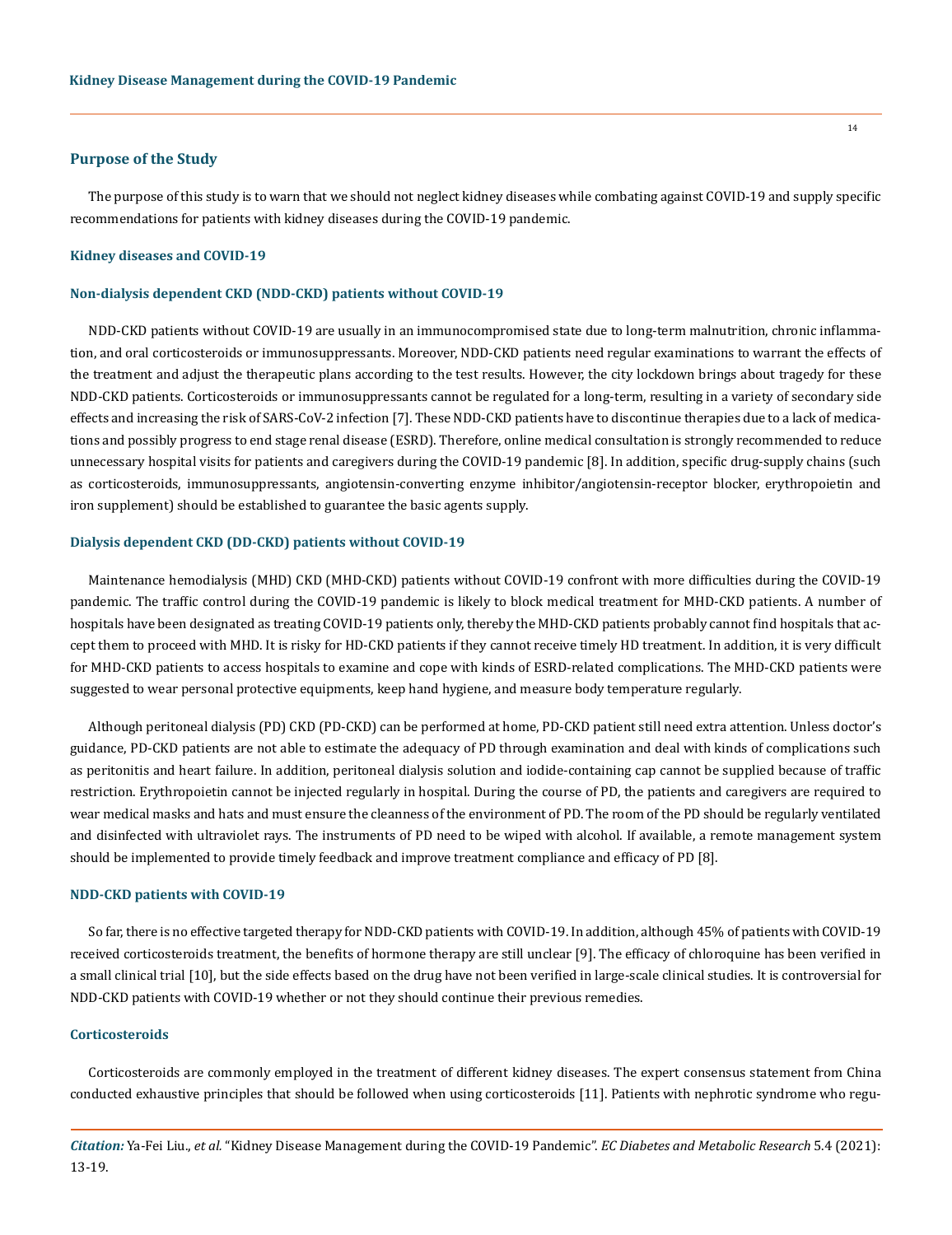larly take corticosteroids before infected COVID-19 can continue corticosteroids treatment after nephrologist consultation according to the expert consensus statement. However, the World Health Organization (WHO) stresses that corticosteroids should not be used systematically and routinely in the treatment of 2019-nCoV infection [12]. In line with WHO guidance, Clark Russell and colleagues concluded that corticosteroids should not be applied for the treatment of 2019-nCoV-induced lung injury because corticosteroids retard lung inflammation but also inhibit immune responses and virus clearance [13]. However, a panel of front-line expert physicians from China recommended using short courses of low-to-moderate dose corticosteroids cautiously for critically ill patients with COVID-19 [14]. A retrospective cohort study also showed that corticosteroids were beneficial for the survival curves of COVID-19 patients with risk of acute respiratory distress syndrome [15].

COVID-19 patients who take corticosteroids for a long time have differed clinical features. A 47-year-old woman with systemic lupus erythematosus (SLE) using long-term glucocorticoids did not present any symptoms within the 14-day quarantine period but was confirmed with COVID-19 to day 40, which suggests that the long-term use of glucocorticoids might lead to asymptomatic infections, a long incubation period and extra transmission of COVID-19 [16].

#### **Immunosuppressants**

Calcineurin inhibitors (CNIs) are wildly applied to a variety of kidney diseases including renal transplantation recipients.

Cyclophilin A is a receptor for cyclosporin A (CsA). Cyclophilin A is essential for the replication of various coronaviruses such as SARS-CoV, CoV-229E, CoV-NL63, and FCoV [17]. Alisporivir, a non-immunosuppressive analogue of cyclosporin A, which decreased SARS-CoV-2 RNA production in a dose-dependent manner in VeroE6 cell line [18]. Meanwhile, CsA have prominent inhibitory effects on various coronaviruses [19]. *In vitro* experiments also demonstrated that FK506 (Tacrolimus) strongly inhibited the replication of human coronaviruses SARS-CoV, HCoV-NL63, and HCoV-229E at low, non-cytotoxic concentrations [20]. These findings may support CNIs' continuous use as the preferred maintenance immunosuppressants in transplant patients with COVID-19 [21]. The availability of other immunosuppressants such as mycophenolate mofetil, cyclophosphamide in COVID-19 is unclear.

## **ACEI/ARB**

ACEI/ARB is routinely applied to control blood pressure and reduce proteinuria in kidney diseases. There are controversies regarding ACEI/ARB owning to two competing hypothetical mechanisms by which ACEI or ARB might be harmful or protective during the COVID-19 pandemic [22].

COVID-19 patients with hypertension who took ACEI or ARB had a lower rate of severe disease and a lower level of IL-6 expression in peripheral blood [23]. Additionally, ACEI or ARB therapy reduced the peak viral load compared to other antihypertensive drugs [23]. In keeping with the above results, treatment with ACEI was associated with a decreased rate of death or transfer to a critical care unit within 7 days in patients with COVID-19 [24]. Meanwhile, a meta-analysis demonstrated that elderly COVID-19 patients with hypertension taking ARB could mitigate disease activity [25]. In view of this, it is concluded that patients being treated with ACEIs and ARBs should continue their treatment for approved indications [26].

## **Chloroquine/hydroxychloroquine**

Chloroquine is well known for its antimalarial effects. Hydroxychloroquine is one of the cornerstone regimens for the treatment of SLE and lupus nephritis. Chloroquine and hydroxychloroquine belong to the same molecular family. Currently, chloroquine has been repurposed in the treatment of various viruses including members of the flaviviruses, retroviruses, and coronaviruses [27]. The chloroquine possesses antiviral effects by interfering with viral particles binding to their cellular cell surface receptors, pH-dependent endosomemediated viral entry of enveloped viruses, post-translational modification of viral, and regulation of pro-inflammatory cytokines [28].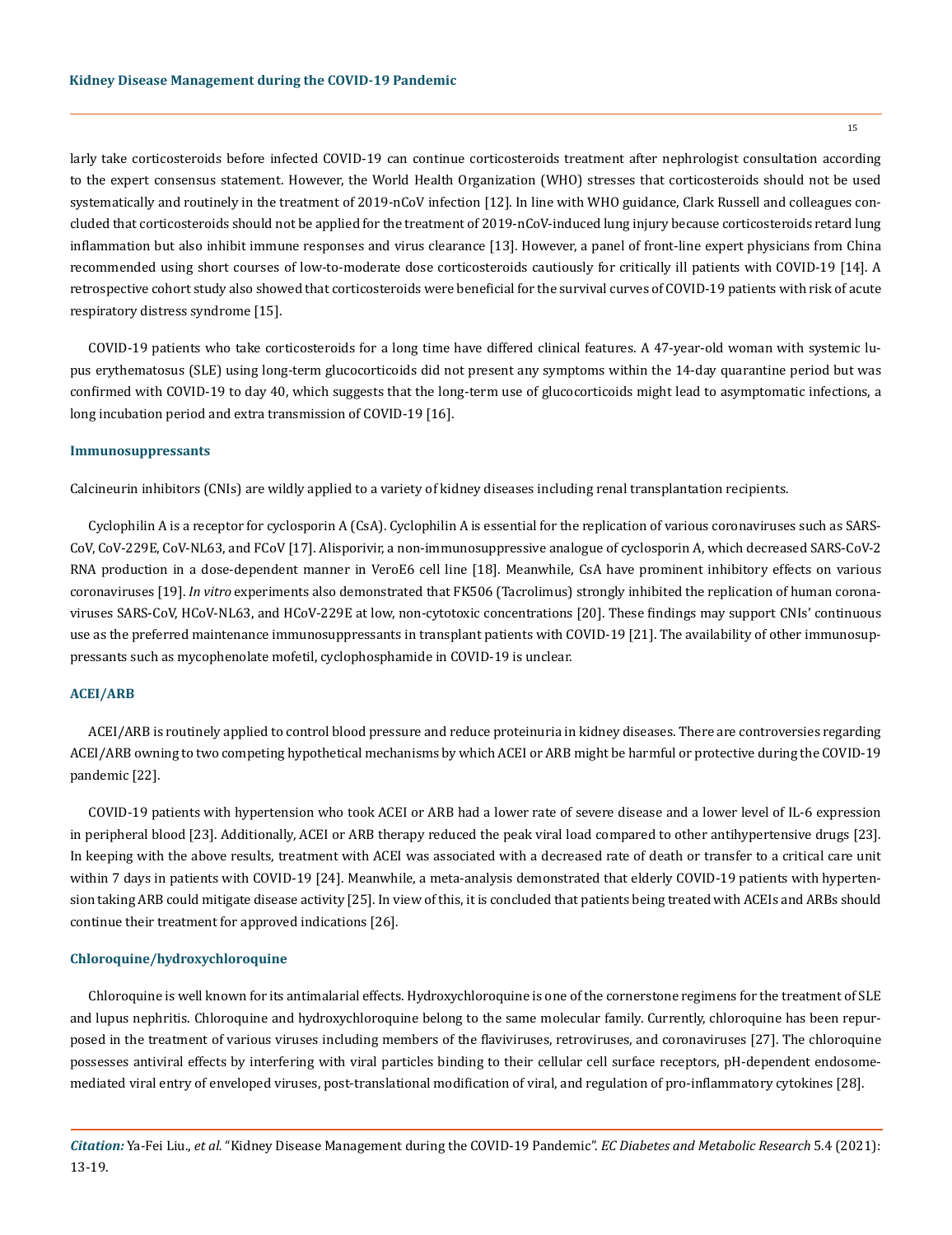## **DD-CKD with COVID-19**

HD-CKD patients have to be exposed to hospital settings 2 - 3 times a week, which predisposes them to a significant risk for experiencing SARS-CoV-2 infection.

For DD-CKD patients diagnosed with COVID-19, HD or PD must be performed in different designated departments or hospitals according to disease severity. The dialysis center should rearrange the hemodialysis rooms and intend partially for patients with SARS-CoV-2 infection and partially for patients who are negative for SARS-CoV-2 [29] and clinical suspicion cases. The room intended for suspected cases should be arranged in case of urgency for dialysis treatment. If the clinical suspicion of COVID-19 emerged, the patient should be sent to perform specific testing [29]. PD-CKD patients with COVID-19 should be prudent to avoid SARS-CoV-2-related peritonitis. If SARS-CoV-2-related peritonitis occurred or progressed to critical illness, PD should be replaced by HD to improve clinical outcomes. The Chinese expert panel had advocated consensus recommendations for the care of children receiving maintenance dialysis in COVID-19 pandemic [8].

## **Kidney transplant patients without COVID-19**

In the COVID-19 outbreak, the traffic restriction caused by the regional lockdown is probably affect the examination of renal transplant patients, which may delay the adjustment of treatment plans and the occurrence of transplant rejection, or even recurrent renal failure. Hence, telemedicine was strongly recommended for them to minimize unintended exposure to clinic staffs and other patients [30]. All kidney transplant patients should be instructed to practice social distancing, maintain good hand hygiene, and wear personal protective equipment during the COVID-19 pandemic [30].

## **Kidney transplant patients with COVID-19**

Because of long-term use of immunosuppressive agents, transplant patients may have unspecified viral clinical presentation [31] or delayed presentation of serious infections [30]. Consequently, a more proactive approach in the diagnostic evaluation and monitoring of renal transplant patients and a lower threshold for hospitalization are appropriate [30].

A kidney transplant patient with COVID-19 receiving tacrolimus (1 mg twice a day, orally), mycophenolate mofetil (0.5g twice a day, orally), and prednisone (5 mg daily, orally) had prolonged viral shedding than the general population with COVID-19 [32]. In this case, immunosuppressants were discontinued, and systemic methylprednisolone (40mg daily, intravenously) was given to reduce inflammation [32].

Because of their systemic immunosuppressive state caused by anti-rejection drugs, kidney transplant patients with COVID-19 might have a poorer prognosis. Therefore, how to adjust the anti-rejection drugs may be a key issue in the treatment. It has been reported that a kidney transplant patient with COVID-19 recovered without reducing the immunosuppression therapy [33]. On one hand, the immunosuppression state can prevent multiple organ dysfunction caused by excessive inflammation and cytokine release [33]. On the other hand, CsA, as a commonly used immunosuppressant, can inhibit the replication of a variety of coronaviruses [33]. Taken together, immunosuppression regimen adjustment need be considered for kinds of factors such as time since transplantation, baseline graft function, prior history of rejection, age, and presence of donor-specific antibodies and the balance between controlling infection and maintaining graft function [30].

#### **COVID-19 patients with concurrent renal involvement**

Patients with COVID-19 may suffer from kidney involvement even if they have no kidney diseases in the past, which may be caused by direct virus damage, cytokine storm syndrome, other factors such as fluid loss, drug toxicity, and previous underlying diseases.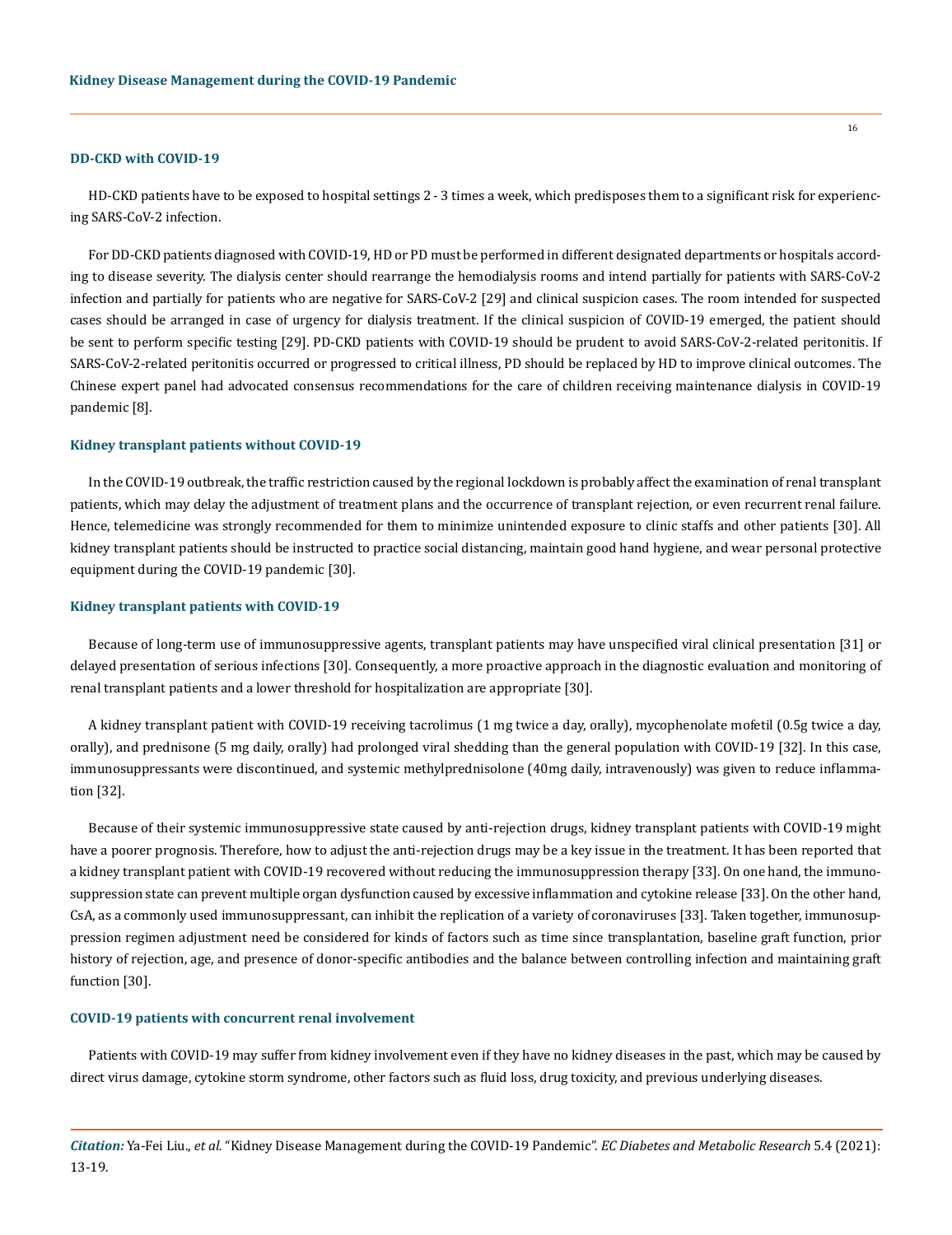The renal injury of COVID-19 patients is associated with in-hospital death [34], thereby it is important to improve the renal function in time for the treatment of COVID-19 patients. For patients infected with COVID-19 who had abnormal urinalysis, 24-hour urine protein quantification should be screened to identify kidney involvement. If necessary, consultation with nephrologists is required. In the process of treatment, we should avoid applying nephrotoxicity agents. Nonsteroidal anti-inflammatory drugs (NSAIDs) should be applied carefully in case of fever. In case of gastrointestinal symptoms such as nausea, vomiting, diarrhea, and shock, we need to be alert to the risk of acute renal injury (AKI) because of hypoperfusion. In the case of myalgia, we need to be alert to myolysis. We should pay special attention to AKI, which is an independent risk factor of death, and the risk of rapidly progressive glomerulonephritis. If necessary, renal biopsy is needed to make an accurate diagnosis. Plasma purification, absorption, perfusion, blood/plasma filtration, and other blood purification techniques should be performed for critically ill patients with high inflammatory response [35].

## **Conclusion**

Kidney is involved in COVID-19. Clinicians need to pay attention to the potential risks leading to kidney injury and take measures to avoid kidney injury. For the kidney disease patients, it is necessary to effectively manage them according to their risks.

## **Funding**

This work was funded by the National Natural Science Foundation of China (81701601).

## **Declaration of Competing Interest**

All authors state that there is no conflict of interest.

# **Acknowledgments**

We would like to acknowledge medical staffs who fight in the first line of COVID-19 pandemic.

## **Data Availability Statement**

The data used to support the findings of this study are available from the corresponding author upon request.

## **Bibliography**

- 1. Wang Yixuan., *et al*[. "Unique epidemiological and clinical features of the emerging 2019 novel coronavirus pneumonia \(COVID-19\)](https://pubmed.ncbi.nlm.nih.gov/32134116/) [implicate special control measures".](https://pubmed.ncbi.nlm.nih.gov/32134116/) *Journal of Medical Virology* 92.6 (2020): 568-576.
- 2. Yan Renhong., *et al*[. "Structural basis for the recognition of SARS-CoV-2 by full-length human ACE2".](https://pubmed.ncbi.nlm.nih.gov/32132184/) *Science (New York, N.Y.)* 367.6485 [\(2020\): 1444-1448.](https://pubmed.ncbi.nlm.nih.gov/32132184/)
- 3. Ye Minghao., *et al*[. "Glomerular localization and expression of Angiotensin-converting enzyme 2 and Angiotensin-converting enzyme:](https://pubmed.ncbi.nlm.nih.gov/17021266/) implications for albuminuria in diabetes". *[Journal of the American Society of Nephrology: JASN](https://pubmed.ncbi.nlm.nih.gov/17021266/)* 17.11 (2006): 3067-3075.
- 4. Diao B., *et al*[. "Human Kidney is a Target for Novel Severe Acute Respiratory Syndrome Coronavirus 2 \(SARS-CoV-2\) Infection". me](https://www.medrxiv.org/content/10.1101/2020.03.04.20031120v4)[drxiv \(2020\).](https://www.medrxiv.org/content/10.1101/2020.03.04.20031120v4)
- 5. Emami Amir., *et al*[. "Prevalence of Underlying Diseases in Hospitalized Patients with COVID-19: a Systematic Review and Meta-Anal](https://pubmed.ncbi.nlm.nih.gov/32232218/)ysis". *[Archives of Academic Emergency Medicine](https://pubmed.ncbi.nlm.nih.gov/32232218/)* 8.1 (2020): e35.
- 6. Ji Hong-Long., *et al*[. "Elevated Plasmin\(ogen\) as a Common Risk Factor for COVID-19 Susceptibility".](https://pubmed.ncbi.nlm.nih.gov/32216698/) *Physiological Reviews* 100.3 [\(2020\): 1065-1075.](https://pubmed.ncbi.nlm.nih.gov/32216698/)

*Citation:* Ya-Fei Liu., *et al.* "Kidney Disease Management during the COVID-19 Pandemic". *EC Diabetes and Metabolic Research* 5.4 (2021): 13-19.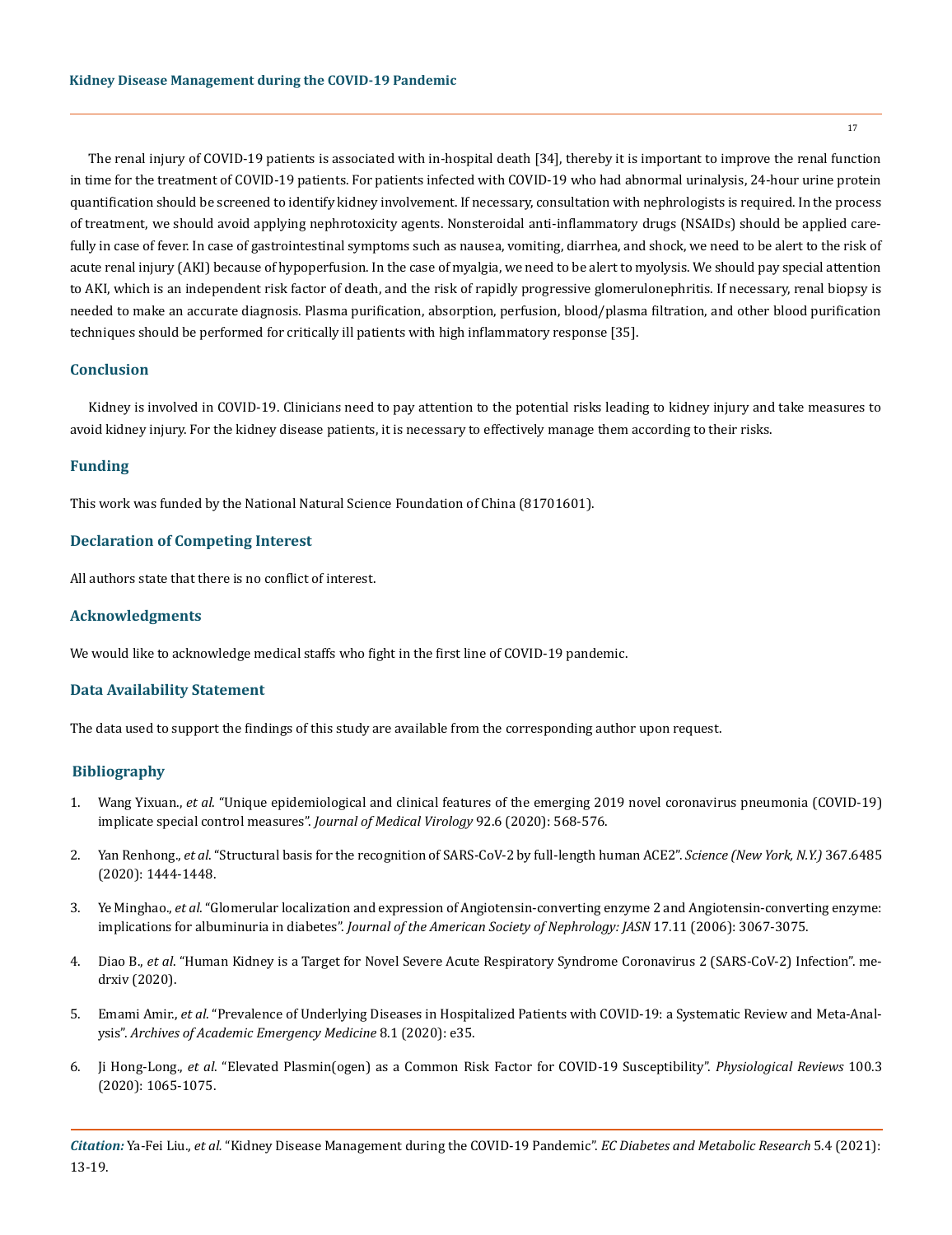- 7. Lin Jiangtao., *et al*[. "Several problems of glucocorticoid application in the treatment of SARS".](https://kns.cnki.net/kcms/detail/detail.aspx?dbcode=CJFD&dbname=CJFD2003&filename=ZHJH200306003&v=y9gIc1Fq%25mmd2F%25mmd2FoXIbB1NQKUvFpU8Pu7nf%25mmd2Fs%25mmd2FjrRgsM6olGsrS%25mmd2Bj82L%25mmd2BATkiNOd%25mmd2BHxOc) *Chinese Journal of Tuberculosis and Respiration* [26.6 \(2003\): 326-327.](https://kns.cnki.net/kcms/detail/detail.aspx?dbcode=CJFD&dbname=CJFD2003&filename=ZHJH200306003&v=y9gIc1Fq%25mmd2F%25mmd2FoXIbB1NQKUvFpU8Pu7nf%25mmd2Fs%25mmd2FjrRgsM6olGsrS%25mmd2Bj82L%25mmd2BATkiNOd%25mmd2BHxOc)
- 8. Shen Qian., *et al*[. "Consensus recommendations for the care of children receiving chronic dialysis in association with the COVID-19](https://pubmed.ncbi.nlm.nih.gov/32333285/)  epidemic". *[Pediatric Nephrology \(Berlin, Germany\)](https://pubmed.ncbi.nlm.nih.gov/32333285/)* 35.7 (2020): 1351-1357.
- 9. Dawei Wang., *et al*[. "Clinical Characteristics of 138 Hospitalized Patients With 2019 Novel Coronavirus–Infected Pneumonia in Wu](https://pubmed.ncbi.nlm.nih.gov/32031570/)han, China". *JAMA* [323.11 \(2020\): 1061-1069.](https://pubmed.ncbi.nlm.nih.gov/32031570/)
- 10. Gao Jianjun., *et al*[. "Breakthrough: Chloroquine phosphate has shown apparent efficacy in treatment of COVID-19 associated pneu](https://pubmed.ncbi.nlm.nih.gov/32074550/)[monia in clinical studies".](https://pubmed.ncbi.nlm.nih.gov/32074550/) *Bioscience Trends* 14.1 (2020): 72-73.
- 11. Zhao Jianping., *et al*[. "New Coronavirus pneumonia corticosteroid use recommendations".](http://h-s.kns.cnki.net.zzulib.vpn358.com/kcms/detail/detail.aspx?dbcode=CJFD&dbname=CJFDZHYX&filename=ZHJH202003008&v=cuUHRFmzFixCTP3OFuYwLsKZ%25mmd2BVQZDhnVE92vASXxm%25mmd2FvQnuotg8FpqC5Voqu5Sk7h) *Chinese Journal of Tuberculosis and Respiratory Medicine* [3 \(2020\): 183-184.](http://h-s.kns.cnki.net.zzulib.vpn358.com/kcms/detail/detail.aspx?dbcode=CJFD&dbname=CJFDZHYX&filename=ZHJH202003008&v=cuUHRFmzFixCTP3OFuYwLsKZ%25mmd2BVQZDhnVE92vASXxm%25mmd2FvQnuotg8FpqC5Voqu5Sk7h)
- 12. [WHO. "Clinical management of severe acute respiratory infection when novel coronavirus \(nCoV\) infection is suspected" \(2020\).](https://www.who.int/internal-publications-detail/clinicalmanagement-of-severe-acute-respiratory-infection-when-novelcoronavirus-(ncov)-infection-is-suspected)
- 13. Russell Clark D., *et al*[. "Clinical evidence does not support corticosteroid treatment for 2019-nCoV lung injury".](https://pubmed.ncbi.nlm.nih.gov/32043983/) *Lancet (London, England)* [395.10223 \(2020\): 473-475.](https://pubmed.ncbi.nlm.nih.gov/32043983/)
- 14. Shang Lianhan., *et al*[. "On the use of corticosteroids for 2019-nCoV pneumonia".](https://pubmed.ncbi.nlm.nih.gov/32122468/) *Lancet (London, England)* 395.10225 (2020): 683- [684.](https://pubmed.ncbi.nlm.nih.gov/32122468/)
- 15. Wu Chaomin., *et al*[. "Risk Factors Associated with Acute Respiratory Distress Syndrome and Death in Patients with Coronavirus Dis](https://pubmed.ncbi.nlm.nih.gov/32167524/)[ease 2019 Pneumonia in Wuhan, China".](https://pubmed.ncbi.nlm.nih.gov/32167524/) *JAMA Internal Medicine* 180.7 (2020): 934-943.
- 16. Han Yuanyuan., *et al*[. "COVID-19 in a patient with long-term use of glucocorticoids: A study of a familial cluster".](https://pubmed.ncbi.nlm.nih.gov/32276139/) *Clinical Immunology (Orlando, Fla.)* [214 \(2020\): 108413.](https://pubmed.ncbi.nlm.nih.gov/32276139/)
- 17. Tian Lu., *et al*[. "Role of cyclophilin A during coronavirus replication and the antiviral activities of its inhibitors".](https://pubmed.ncbi.nlm.nih.gov/32347055/) *Chinese Journal of Biotechnology* [36.4 \(2020\): 605-611.](https://pubmed.ncbi.nlm.nih.gov/32347055/)
- 18. Softic Laurent., *et al*[. "Inhibition of SARS-CoV-2 Infection by the Cyclophilin Inhibitor Alisporivir \(Debio 025\)".](https://pubmed.ncbi.nlm.nih.gov/32376613/) *Antimicrobial Agents and Chemotherapy* [64.7 \(2020\): e00876-20.](https://pubmed.ncbi.nlm.nih.gov/32376613/)
- 19. de Wilde Adriaan H., *et al*[. "Cyclosporin A inhibits the replication of diverse coronaviruses".](https://pubmed.ncbi.nlm.nih.gov/21752960/) *The Journal of General Virology* 92.11 [\(2011\): 2542-2548.](https://pubmed.ncbi.nlm.nih.gov/21752960/)
- 20. Carbajo-Lozoya Javier., *et al*[. "Replication of human coronaviruses SARS-CoV, HCoV-NL63 and HCoV-229E is inhibited by the drug](https://pubmed.ncbi.nlm.nih.gov/22349148/)  FK506". *Virus Research* [165.1 \(2012\): 112-117.](https://pubmed.ncbi.nlm.nih.gov/22349148/)
- 21. Willicombe Michelle., *et al*[. "COVID-19 and Calcineurin Inhibitors: Should They Get Left Out in the Storm?".](https://pubmed.ncbi.nlm.nih.gov/32312797/) *Journal of the American [Society of Nephrology: JASN](https://pubmed.ncbi.nlm.nih.gov/32312797/)* 31.6 (2020): 1145-1146.
- 22. South Andrew M., *et al*[. "Controversies of renin-angiotensin system inhibition during the COVID-19 pandemic".](https://pubmed.ncbi.nlm.nih.gov/32246101/) *Nature Reviews. Nephrology* [16.6 \(2020\): 305-307.](https://pubmed.ncbi.nlm.nih.gov/32246101/)
- 23. Meng Juan., *et al*[. "Renin-angiotensin system inhibitors improve the clinical outcomes of COVID-19 patients with hypertension".](https://pubmed.ncbi.nlm.nih.gov/32228222/)  *[Emerging Microbes and Infections](https://pubmed.ncbi.nlm.nih.gov/32228222/)* 9.1 (2020): 757-760.
- 24. Bean Daniel M., *et al*[. "Angiotensin-converting enzyme inhibitors and angiotensin II receptor blockers are not associated with severe](https://pubmed.ncbi.nlm.nih.gov/32485082)  [COVID-19 infection in a multi-site UK acute hospital trust".](https://pubmed.ncbi.nlm.nih.gov/32485082) *European Journal of Heart Failure* 22,6 (2020): 967-974.